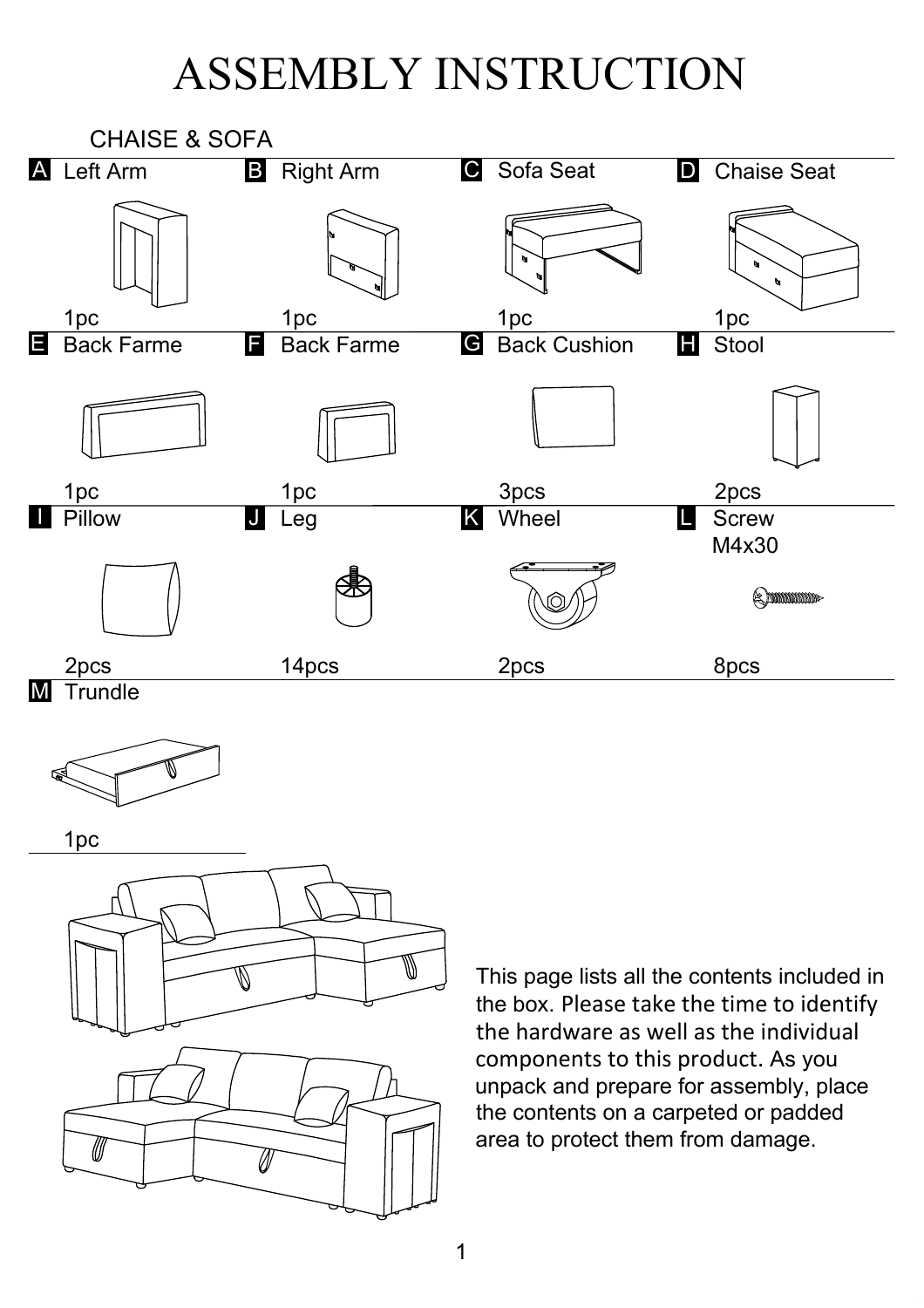1 Assemble Leg (J) to Left Arm (A), Right Arm (B), Sofa Seat (C) & Chaise Seat (D) as below shown.



Hook on Chaise Seat (D) to Right Arm (B) properly. 2

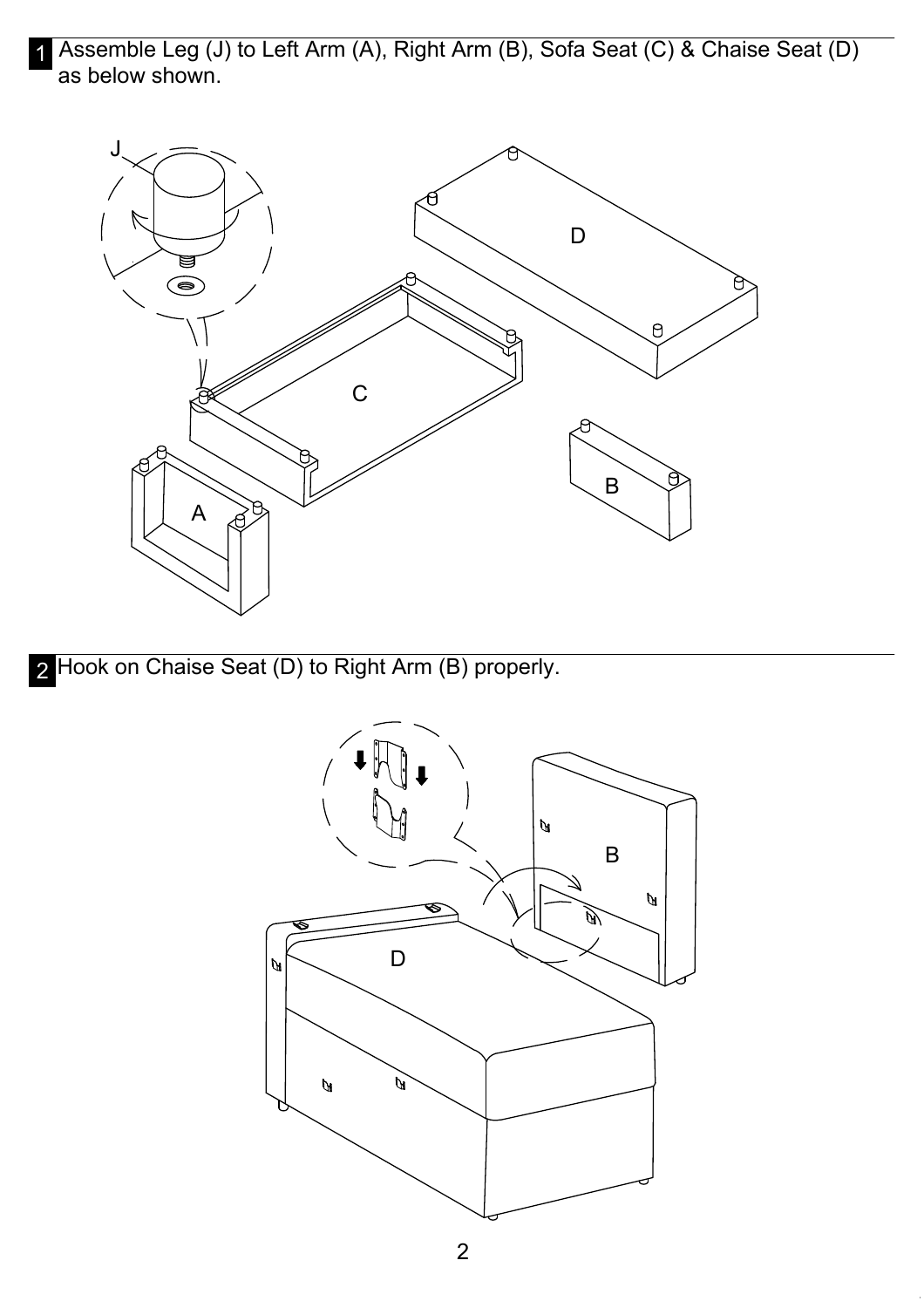

4 Hook on Left Arm (A) to Sofa Seat (C) properly.

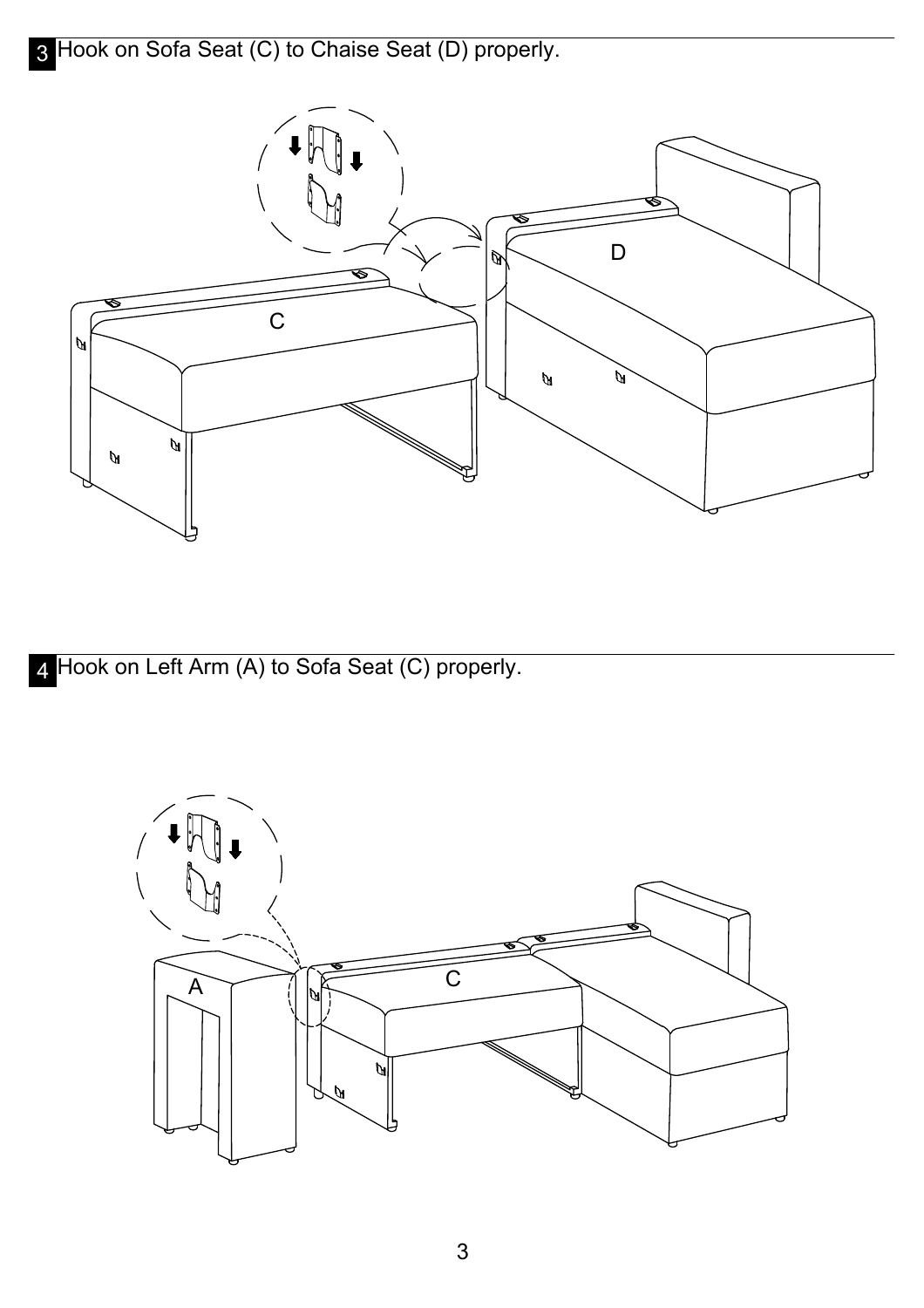5 Hook on Back Frame (E) to Sofa Seat (C) properly. Hook on Back Frame (F) to Chaise Seat (D) properly.



6 Place Back Cushion (G) & Pillow (I) on Sofa Seat (C) and Chaise Seat (D) as below shown. Put Stool (H) into Left Arm (A).